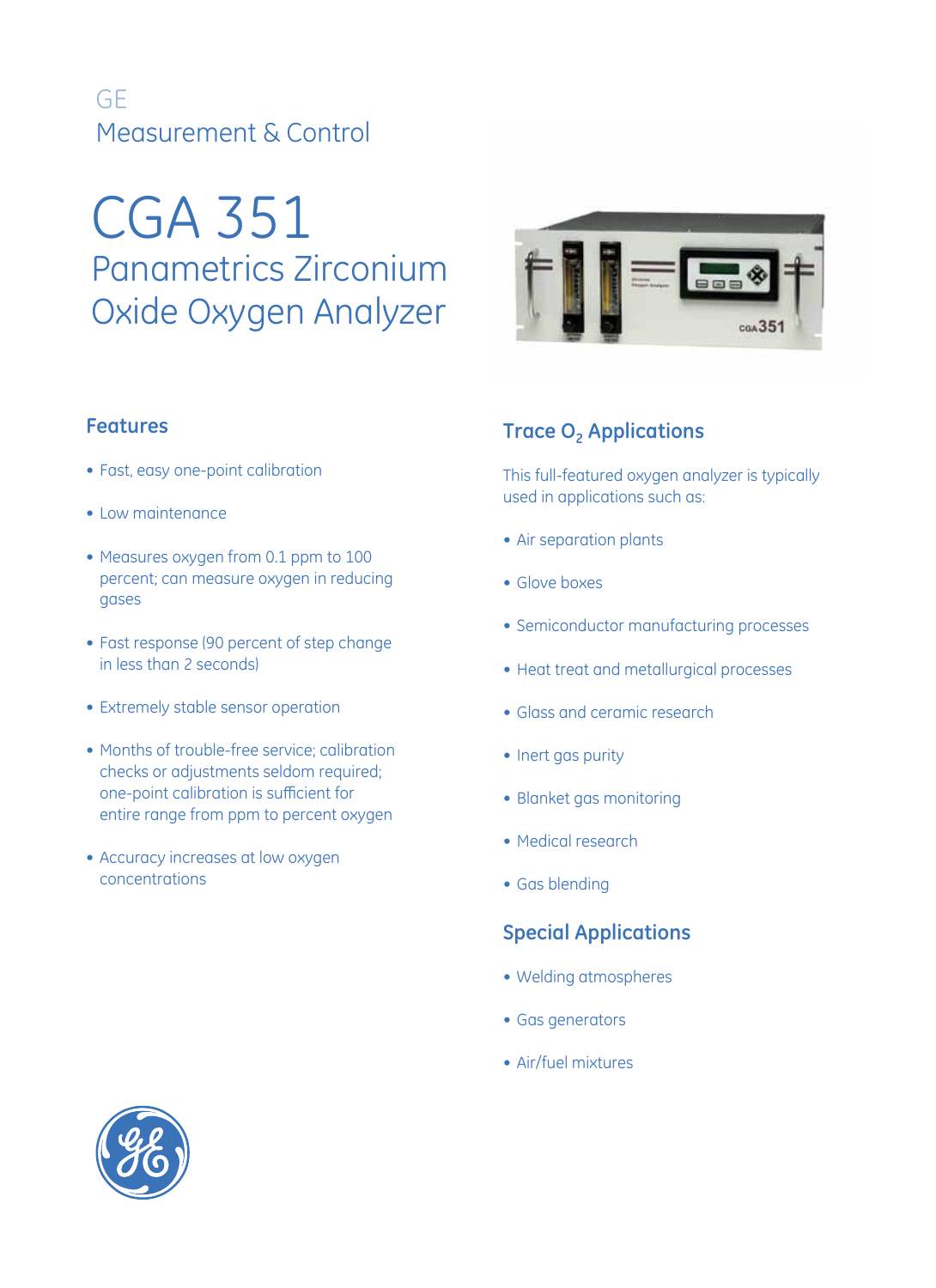

*Standard Version of CGA 351*

## **Panametrics Zirconium Oxide Oxygen Analyzer**

The CGA 351 zirconium oxide oxygen analyzer uses an advanced zirconia sensor to accurately determine oxygen content in process gases. Microprocessor-based electronics allow measurements from ppm levels to 100 percent oxygen.

## **Applications and Uses**

The CGA 351 zirconium oxide oxygen analyzer issuitable for monitoring and/or controlling high purity gas streams or atmospheres such as in air separation, heat treating, ceramic manufacturing and other processes. For dirty or wet gas applications, a suitable sampling system may be required.

## **How It Works**

Sample gas enters the inlet port through a needle valve and flows into a ceramic inlet tube. It then flows through the annular space between the inlet tube and the inside of the zirconium oxide oxygen sensor, then out through the outlet port and a flowmeter. When there are no combustibles present in the sample gas, the analyzer measures total oxygen. When combustibles are present, a platinum-based catalyst at the end of the ceramic tube ensures that the sample reaches equilibrium before contacting the inner electrode. It is therefore possible to measure either oxygen excess or deficiency in air/fuel mixtures.

The zirconium oxide sensor is heated and closely controlled at 1292°F (700°C). As the sample contacts the inner electrode of the heated sensor, an electrical signal is generated. The signal is proportional to the logarithm of the ratio of the oxygen concentration in the sample gas to the oxygen concentration in a reference gas contacting the outer electrode. Theelectronics displays  $O<sub>2</sub>$  in ppm or percent. It also displays other parameters including  $O<sub>2</sub>$  sensor millivolts and sensor temperature in °F or °C. Ambient air is used as the reference gas on the outside of the electrochemical cell.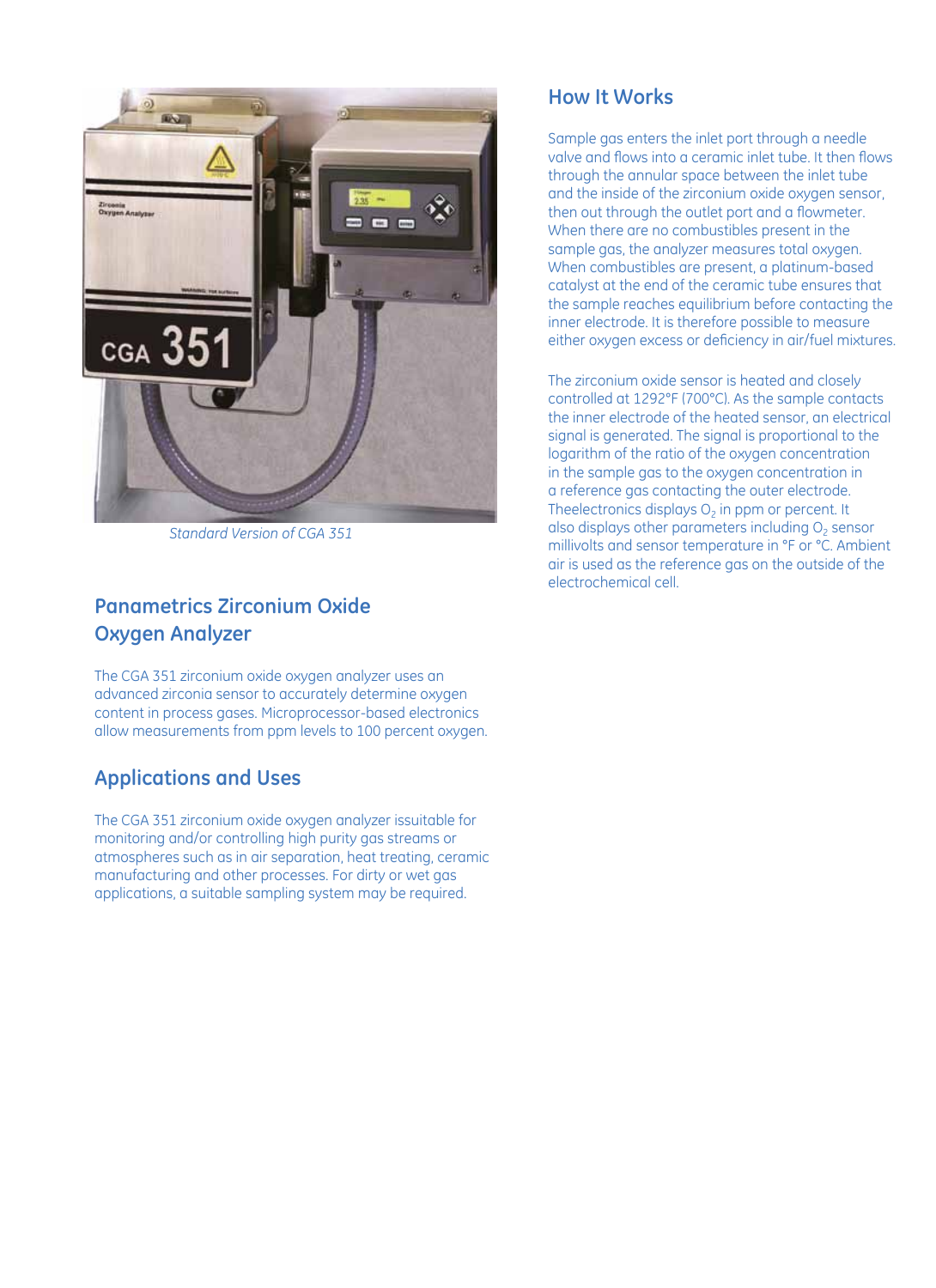# CGA 351 Specifications

## **Performance**

**Accuracy** 0.2 ppm from 0 to 10 ppm or ±2% of reading

**Repeatability** ±1% of reading

**Response Time** Less than 2 seconds for 90% step change

**Stability** Less than 3% of reading per year

**Pressure Effect** Less than 0.2% of reading per mm Hg

#### **Sample Flow Rate Influence**

Per 40 cc/min flow change at 400 cc/min 0.2 ppm from 0 to 10 ppm or 2% of reading

#### **Background Gas Variation Effect**

Sample gas must be clean, dry and free of combustibles. For best results used same background gas for calibration. Standard factory calibration is 5 ppm  $O<sub>2</sub>$  in N<sub>2</sub>.

## **Operating**

#### **Measurement Range**

- Standard factory setup is 0 to 10 ppm for 4 to 20 mA output. Field selectable for any portion of the range from 0.1 to 10 ppm  $O<sub>2</sub>$
- 0.1 ppm to 100%  $O_2$
- The digital panel meter is softwareconfigurable to display the following parameters:
	- Oxygen (ppm or %)
	- Temperature (°F or °C)
	- Sensor (mV)
- CJC temperature (°F or °C)
- Field selection of autorange

#### **Output Ranges**

0/4 to 20 mA, 0 to 2 V

#### **Alarm Circuits**

- Dual alarm contacts
- Contact rating 2 A, 28 VDC, SPDT, fail-safe



*Standard version of CGA 351. Dimensions in inches (mm).*

#### **Communications**

Standard RS232 serial port, PanaViewTM read only

#### **Sample Requirements**

- Sample flow: 400 cc/min (± 40 cc/min recommended)
- Sample inlet pressure: 1 to 10 psig
- Sample outlet (vent) pressure: 1 atmosphere

#### **Ambient Requirements**

- Relative humidity: 90% maximum
- Temperature range: -13°F to 122°F (-25°C to 50°C)

#### **Power**

100/115/220/240 VAC, 50 to 60 Hz, 900 W maximum

#### **Line-Voltage Influence**

±10% nominal line voltage

#### **Fuse**

4 A, 250 V, TD, 5 x 20 mm

#### **Materials Contacting Sample Gas**

316 stainless steel, ceramic and platinum